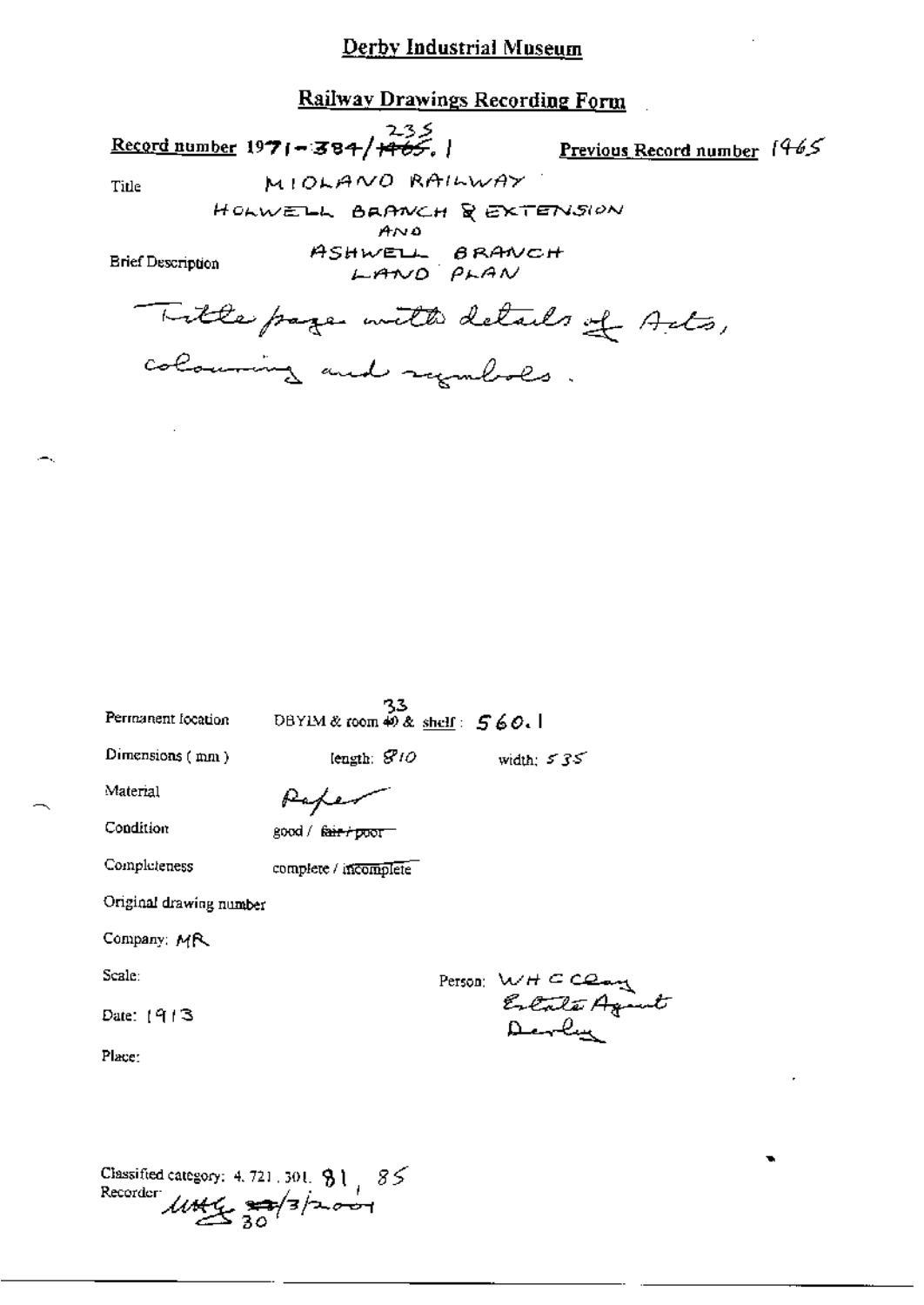Railway Drawings Recording Form

 $\frac{2.35}{\text{Record number}}$  1971-384/1465.2 Previous Record number 14-65 COUNTY OF RUTLAND Tide ASHWELL BRANCH

Brief Description

 $\frac{3}{4}$ M

| Permanent location                                     | DBYIM & room $\oplus$ & shelf: $560.1$ | ვ3      |              |
|--------------------------------------------------------|----------------------------------------|---------|--------------|
| Dimensions $(mm)$                                      | length: $\mathcal{G}/\mathcal{O}$      |         | width: $535$ |
| Material                                               | Raper                                  |         |              |
| Condition                                              | good / fan 7 poor                      |         |              |
| Completeness                                           | complete / incomplete                  |         |              |
| Original drawing number $SLackf^{-}$                   |                                        |         |              |
| Company: $MR$                                          |                                        |         |              |
| Scale: $\frac{1}{1}$ = 2 c $\frac{1}{4}$ $\frac{1}{2}$ |                                        | Person: |              |
| Date: $913$                                            |                                        |         |              |
| Place:                                                 |                                        |         |              |
| Ashmell Junction                                       |                                        |         |              |

Classified category: 4.721, 301.  $\frac{9}{3}$ <br>Recorder:  $\frac{100}{30}$  30/3/2001

J.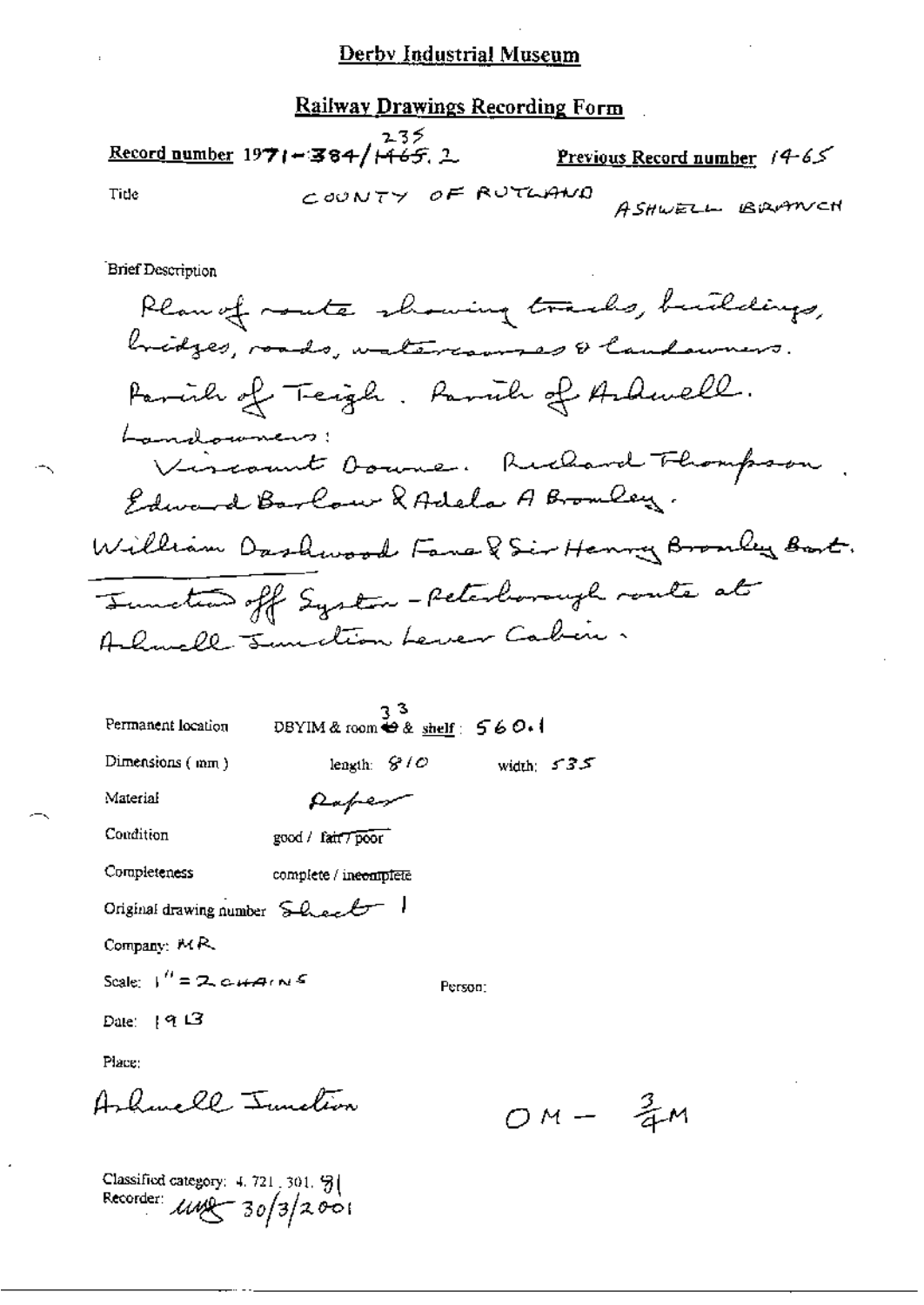#### Railway Drawings Recording Form

235 Record number 1971-384/ $+465.3$ Previous Record number  $(4-65)$ Title COUNTY OF AUTLAND ASHWELL BRANCH

**Brief Description** 

Plan of monte showing tracks, buildings, bridges, roads, watercourses & landsurers Parish of Teight. Parish of Barrow (Formerly Parish of Danish of Ashwell. Landowners: Richard Thompson. WD Fane & Sir H Bromly Bart. Edward Barlow. Earl of Goinsborough.

| Permanent location                              | 33<br>OBYIM & room #8 & shelf: $560.1$ |                            |                               |  |
|-------------------------------------------------|----------------------------------------|----------------------------|-------------------------------|--|
| Dimensions $(mn)$                               |                                        | length: $G/O$ width: $535$ |                               |  |
| Material                                        | Paper                                  |                            |                               |  |
| Condition                                       | good / fair / poor                     |                            |                               |  |
| Completeness                                    | complete / incomplete                  |                            |                               |  |
| Original drawing number $\ S$ has $\ell\tau$    |                                        |                            |                               |  |
| Company: MR                                     |                                        |                            |                               |  |
| Scale: ا <sup>لا</sup> = <del>ک دینم</del> (من≤ |                                        | Person:                    |                               |  |
| Date: ∫9t L3                                    |                                        |                            |                               |  |
| Place:                                          |                                        |                            |                               |  |
|                                                 |                                        |                            | $\frac{3}{4}M - \frac{1}{2}M$ |  |

Classified category: 4, 721, 301, 8 ( Recorder:  $\text{LUP} - 30/3/200$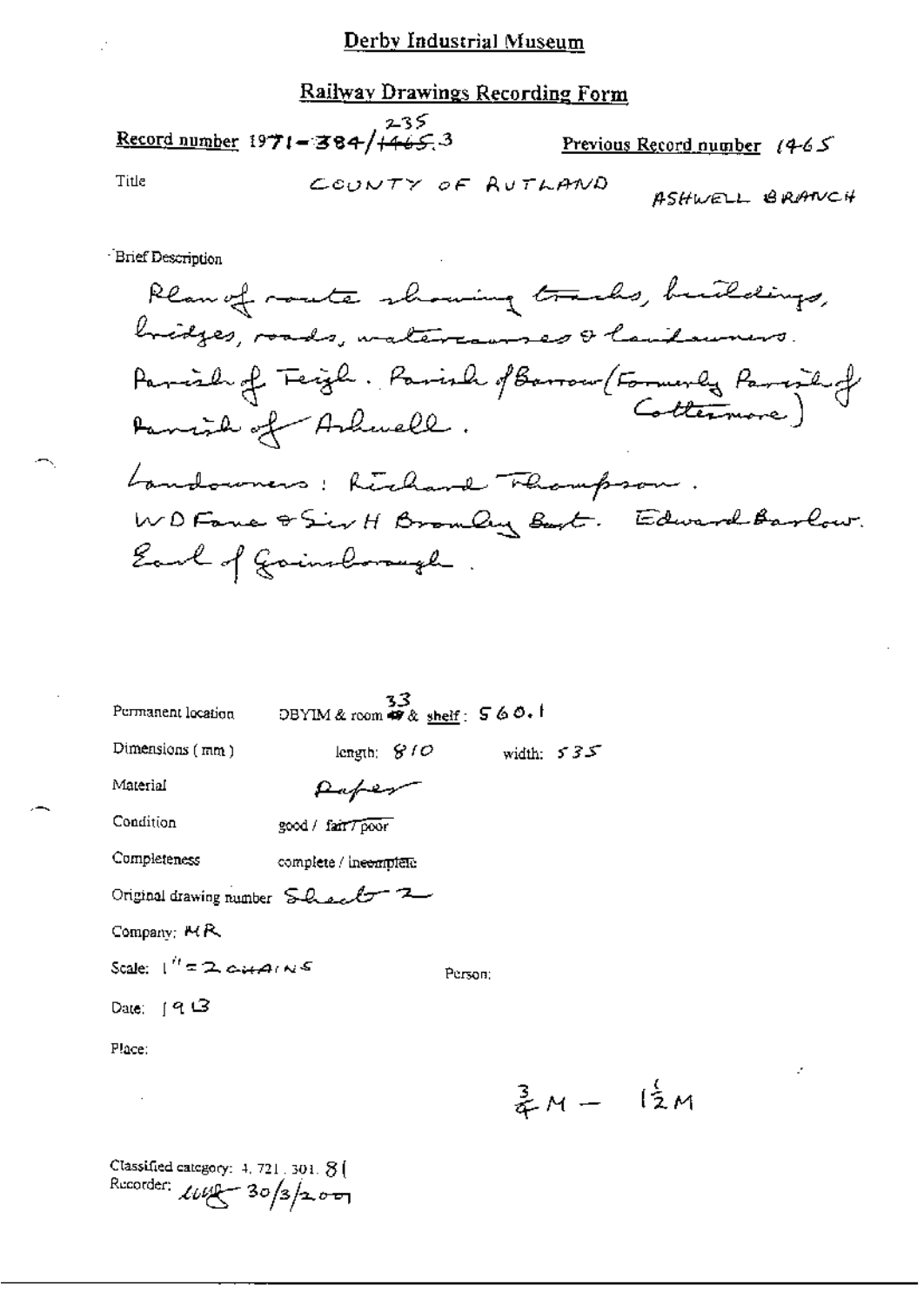Railway Drawings Recording Form

235<br><mark>Record number</mark> 19**71-384/<del>1465.</del>4** 

Previous Record number  $14-65$ 

Title

COUNTY OF RUTHAND

ASHWELL BRANCH

- Brief Description

Plan of moute showing tracks, buildings, bridges, roads, watercourses & laudowners. Parish of Cottesmore. Parish of Benner (Formerly favoral of Collesnone) Landouners: Earl of Jainsborough. Sidings, run round, at end of line. Nommengouze from Coltenance France Fit feeds<br>siding wie hopfer. 33<br>DBYIM & room  $\otimes$  shelf:  $560.1$ Permanent location length:  $810$ width:  $535$ 

Dimensions (mm)

Raper

Person:

Material

Condition good / fair 7 poor

Completeness complete / incomplete

Original drawing number Sheel - 3

Company: MR

Scale:  $1'' = 2$ ,  $\alpha \mu \rightarrow \alpha s$ 

Date: ⊺9 L3

Place:

 $l_{2M}^{2}$  –  $2\frac{1}{8}$ M

Classified category: 4, 721, 301. 8 Recorder:  $\mu$ eg 30/3/2001